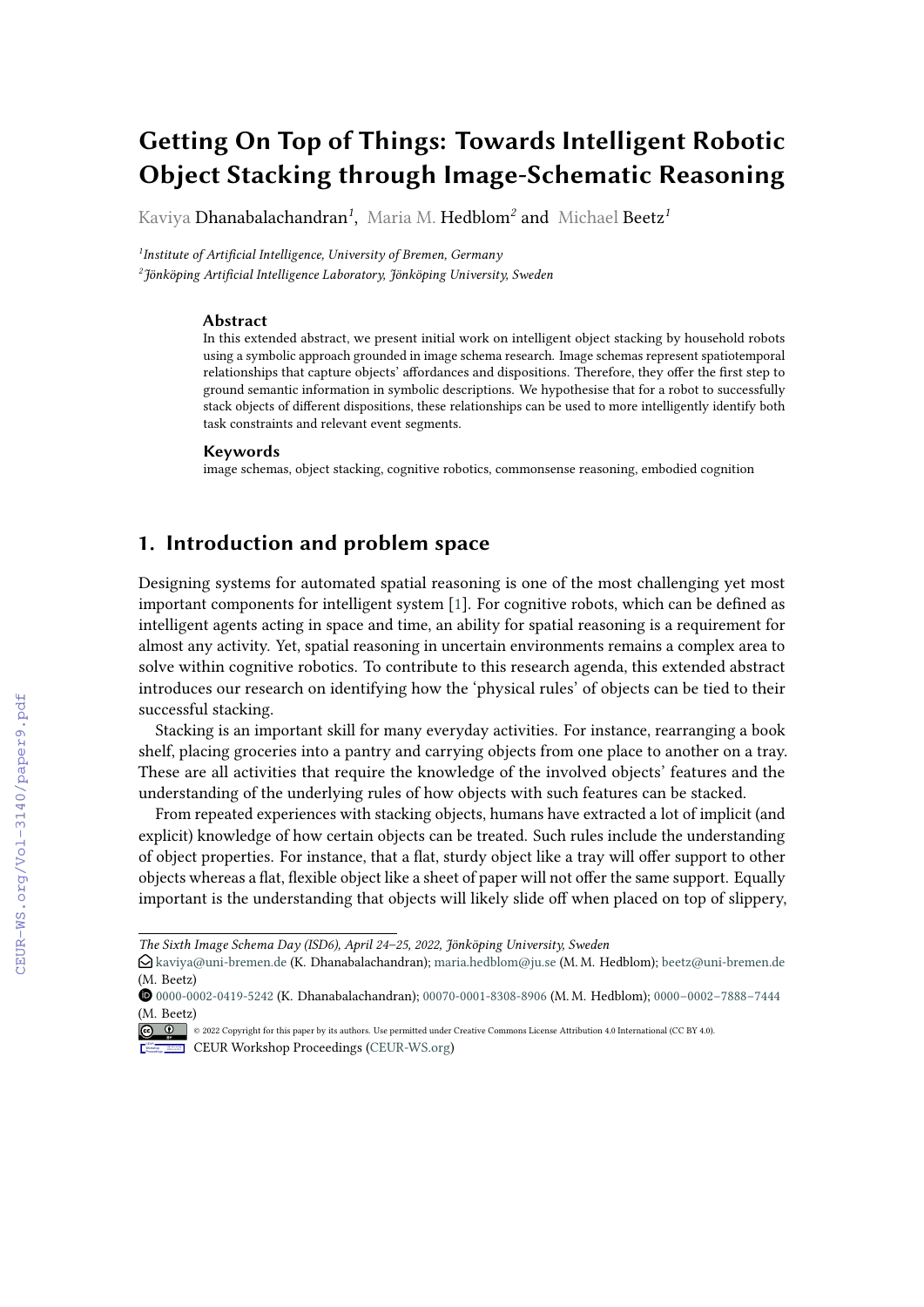convex surfaces (unless, of course, executed by an expert in object balancing). Other learnt rules stem from the distinction of the objects' affordances. For instance, classic, upward-facing containers (boxes, cups and bowls) behave differently from flat supporting objects in a stacking scenario. In the latter, objects are placed on top of the flat object's surface. In the former, the stacked objects are placed inside their hull (given that they are of an appropriate size).

For any formal system dealing with stacking situations, every feature of each involved object and every waypoint for executing certain trajectory needs to be represented in perfect detail for the agent to successfully accomplish the task. Providing this to a system is not only time consuming and cost inefficient for the engineer, it also reduces the autonomy and adaptability of such artificial agents. Thus, to implement a more intelligent capacity for object stacking, new directions need to be investigated.

One such direction that often is used in cognitive robotics is based on the theory of embodied cognition (e.g.  $[2, 3]$  $[2, 3]$ ). Within this theoretical framework, intelligent behaviour is thought to be based on conceptual patterns of meaning that are extracted from repeated experiences, by some, called image schemas [\[4,](#page-5-2) [5\]](#page-5-3).

Image schemas represent the underlying rules for how object properties allow certain kinds of actions and are closely connected to object affordances<sup>[1](#page-1-0)</sup> [\[6\]](#page-5-4). These patterns take the form of object dispositions such as offering  $\text{Supporr}^2$  $\text{Supporr}^2$  and  $\text{Convarumamen.}$  They also capture relational properties like relative object size (SCALE) and vertical orientation (VERTICALITY), as well as the object affordances related to movement (Source\_Path\_Goal). Conceptual components like these become essential in understanding how certain objects can be used and how they behave in different situations. For instance, a cup is defined as its ability to contain liquids (CONTAINMENT), a tray is defined by the ability to support objects for movement (SUPPORT + SOURCE PATH GOAL) but both need to be stacked with the right orientation and the correct order. Thus, an event like stacking objects can be described as a combination of vertical pick-and-place tasks (VERTICALITY + SOURCE PATH GOAL) with the SUPPORT and CONTAINMENT constraints of any involved objects.

The mission of this research endeavour (see [\[7,](#page-5-5) [8\]](#page-5-6) for some previous work) is to use the semantic information found in image-schematic patterns when designing robotic actions descriptions to generate meaningful event segments that can be reasoned about [\[9\]](#page-5-7).

## **2. Related Work on Robots Stacking Objects**

Object stacking is a well-known problem in robotics that still engage researchers. The problem involves understanding how geometric shape relates to vertical stability and Balance and how material properties relate to sturdiness and Support. The problem has been approached with methods ranging from task planning, reinforcement learning (RL), and to vision-based learning techniques that aims to learn the naïve physics of stacking.

For instance, in [\[10\]](#page-5-8) the stacking problem is approached by iterative incorporation of motion constraints at the task level. [\[11\]](#page-5-9) instead use a neural network to perform a stability classification.

<span id="page-1-0"></span><sup>1</sup>Affordances are actions that environments and objects allow. For instance, a box offers the affordance of CONTAINMENT.

<span id="page-1-1"></span><sup>&</sup>lt;sup>2</sup>Following convention, image-schemas are written in capitalised upper letters.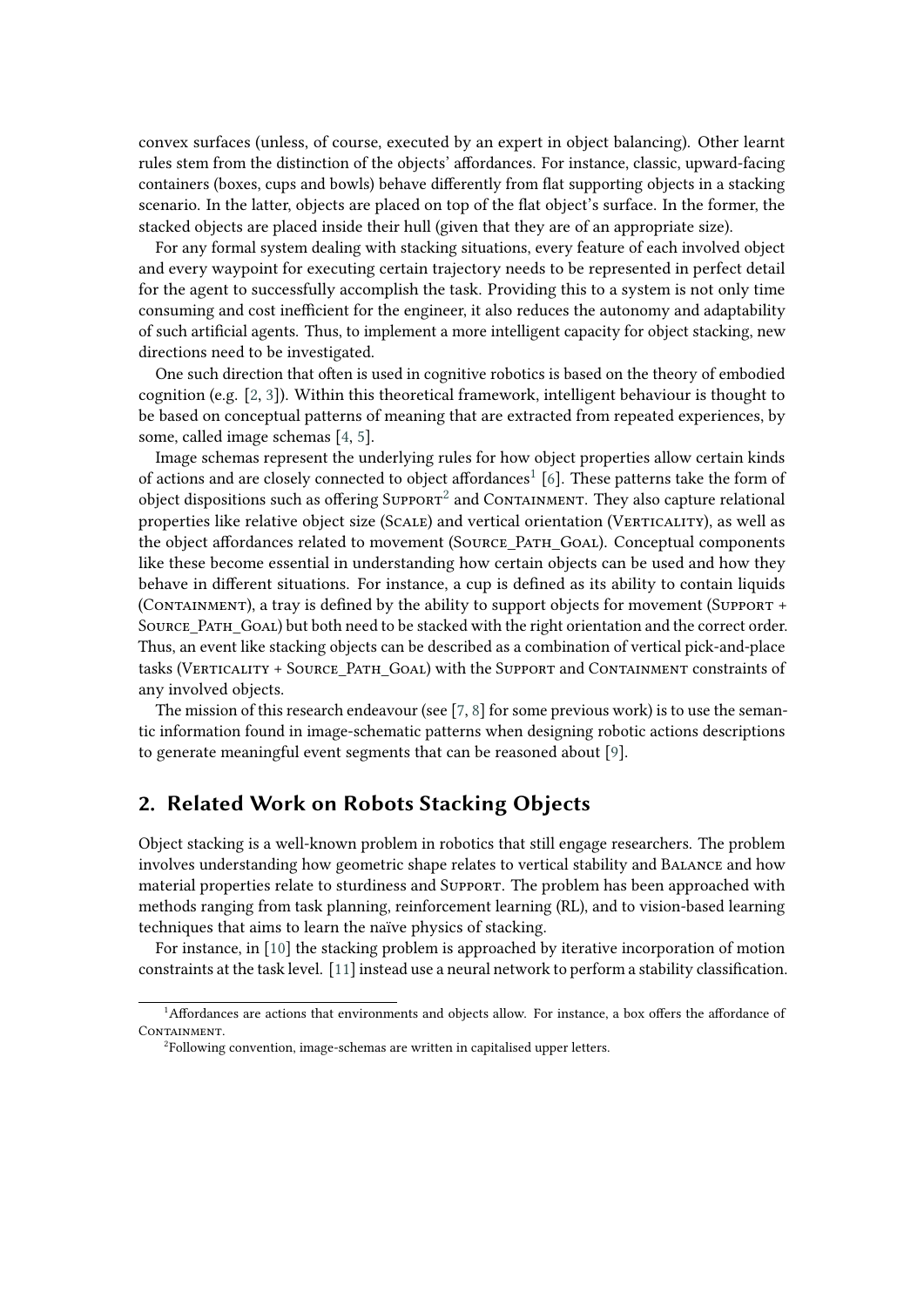Their system learns geometric affordances of introduced objects and arranges the objects based on a 'stackability score.' Based on this score, they are also able to Balance an unstable stack by placing an object to counterbalance the composition. Another noteworthy contribution, [\[12\]](#page-6-0) introduces a robot that can build a tower of irregular stones by employing a gradient descent based pose search algorithm to find the best pose for each added stone.

In more domestic environments, [\[13\]](#page-6-1) studies the problem of a robot organising shelves based on user preferences. Arguably, rearranging objects possess similar characteristics to stacking but instead of balancing on a vertical axis, complexity is to find appropriate compositions on the horizontal axis. [\[13\]](#page-6-1) approached the problem by predicting pairwise object preference of a human user by using collaborative filtering model on crowd-sourced data.

In -more recent work [\[14\]](#page-6-2), a robot is tasked to stack objects of different colours and complex shapes such as trapezoids and parallelograms. Through an RL algorithm, the simulation is tasked to stack two of the objects. The complexity of the task is to extract how the shape of the objects affects the stack and overcome the distraction of the different colours of the objects. Other RL methods for learning object stacking use probabilistic inference for learning control (PILCO) to learn a task-dependent parameterised policy that generalises to tasks that differ only by a reward function [\[15\]](#page-6-3). In [\[16\]](#page-6-4), a hierarchical RL method, integrating planning with RL is presented in which action planning is performed for high-level decision making and an RL agent is used for low-level motor control. Object stacking is formalised as a multi-step task planning problem and solved by a hierarchical RL framework in [\[17\]](#page-6-5).

The capability to reason about object affordance property is important for a successful stacking. Research exists (e.g. [\[11,](#page-5-9) [18,](#page-6-6) [19\]](#page-6-7)) on modelling physical properties of scenes of objects using neural network architectures to enable reasoning about the individual object behaviour and how they behave in pairwise object interactions. While efficient in extracting features, many machine learning models might not cater to providing an understanding of how these features relate to functional properties, and a semantic representation is needed to translate the information. Likewise, the results of the NetHack challenge organised as part of NeurIPS 2021 [\[20\]](#page-6-8) showed that the robot systems based on symbolic methods outperformed machine learning agents. Arguably, this means that for intelligent reasoning about object stacking to take place, some level of semantic information needs to be introduced into the system.

In the light of this, we propose using symbolic representations of the semantic components present in the image schemas to approach object stacking. In the next section, we describe the preliminary methodology on how we intend to proceed with this problem.

## **3. Approaching Intelligent Stacking: Foundation and First Steps**

Using a symbolic approach to robotic object stacking is a challenging task as the system needs to have access to all the (relevant) objects' properties. However, as it is based on image-schematic patterns it also provides a base to do intelligent reasoning to effectively predict which spatial arrangements will be possible and how it will affect the stability of the stack.

To demonstrate our proposed method, take a household task of clearing the table from a set of objects; a spoon, a plate, and a cup, see Figure [1.](#page-3-0) If these are to be stacked appropriately for transport, it is required information that (in most cases) the stack will be more stable if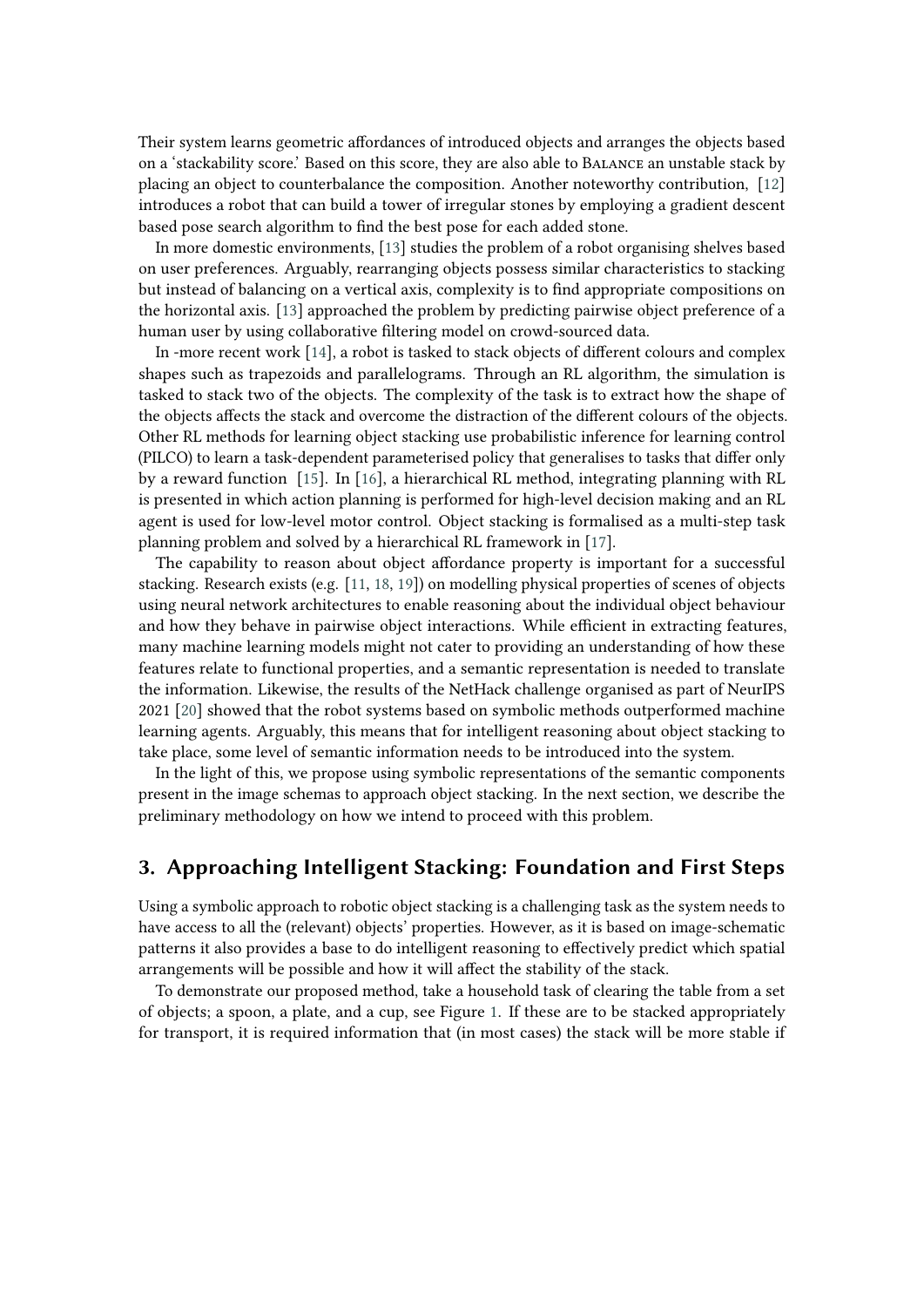<span id="page-3-0"></span>

**Figure 1:** Stacking a cup, a saucer and a spoon in two different constellations.

small-sized objects like spoons are placed into the cup rather than balanced on the plate, or even worse, that the spoon is at the bottom. Finding the most optimal constellation is based on understanding the object affordances and dispositions.

#### **3.1. Foundational Framework**

Our framework relies on KnowRob [\[21\]](#page-6-9), a knowledge representation and reasoning system. It has two parts. One part is an ontological knowledge base written in the Web Ontology Language (OWL). The other is a logic-based programming language, Prolog, which is used as a reasoner over the knowledge stored in the Mongo database. It provides an abstraction from sub-symbolic, high-dimensional data obtained from robot sensors by using high-level symbolic representations and thus enabling it to ground semantic information from its perceptions. Together with their image-schematic dispositions and affordance properties, objects are to be ontologically modelled in SOMA. This type of representation enables the robots to infer the functional aspect the objects through their affordance property [\[22\]](#page-6-10). In our framework, affordances are treated as bidirectional dispositions [\[23\]](#page-6-11). This means that for object having the trigger disposition of being a **container**, there must exist another object (real or hypothetical) that has the bearer disposition of **can be contained**.

### **3.2. Preliminary Rules for Stacking**

For many stacking problems in households, placing smaller objects on the top is a sensible rule as it provides more stability. Additionally, objects of different materials and 'sturdiness' greatly impact the stackability.

In our working example of stacking tableware, we argued that the cup should ideally go on top of the saucer and the spoon inside the cup. In our framework, this means that the saucer possess the disposition property **Deposition** (SOMA's name for Support) and acts as a *bearer* for objects that can be deposited on top of it. In this case, the most suitable object is the cup, for which it affords the action description task of Stacking. Correspondingly, the cup is the *trigger* with the role of **DepositedObject** as it can be placed on top of the saucer. Similarly, the given set of objects can be checked for the disposition property of **Containment** (CONTAINMENT) and can select a suitable trigger object which can be inserted into or contained within that object. Here the cup with its concave surface would have this disposition and take on the role of a container to relatively smaller objects such as the spoon. Establishing such relationships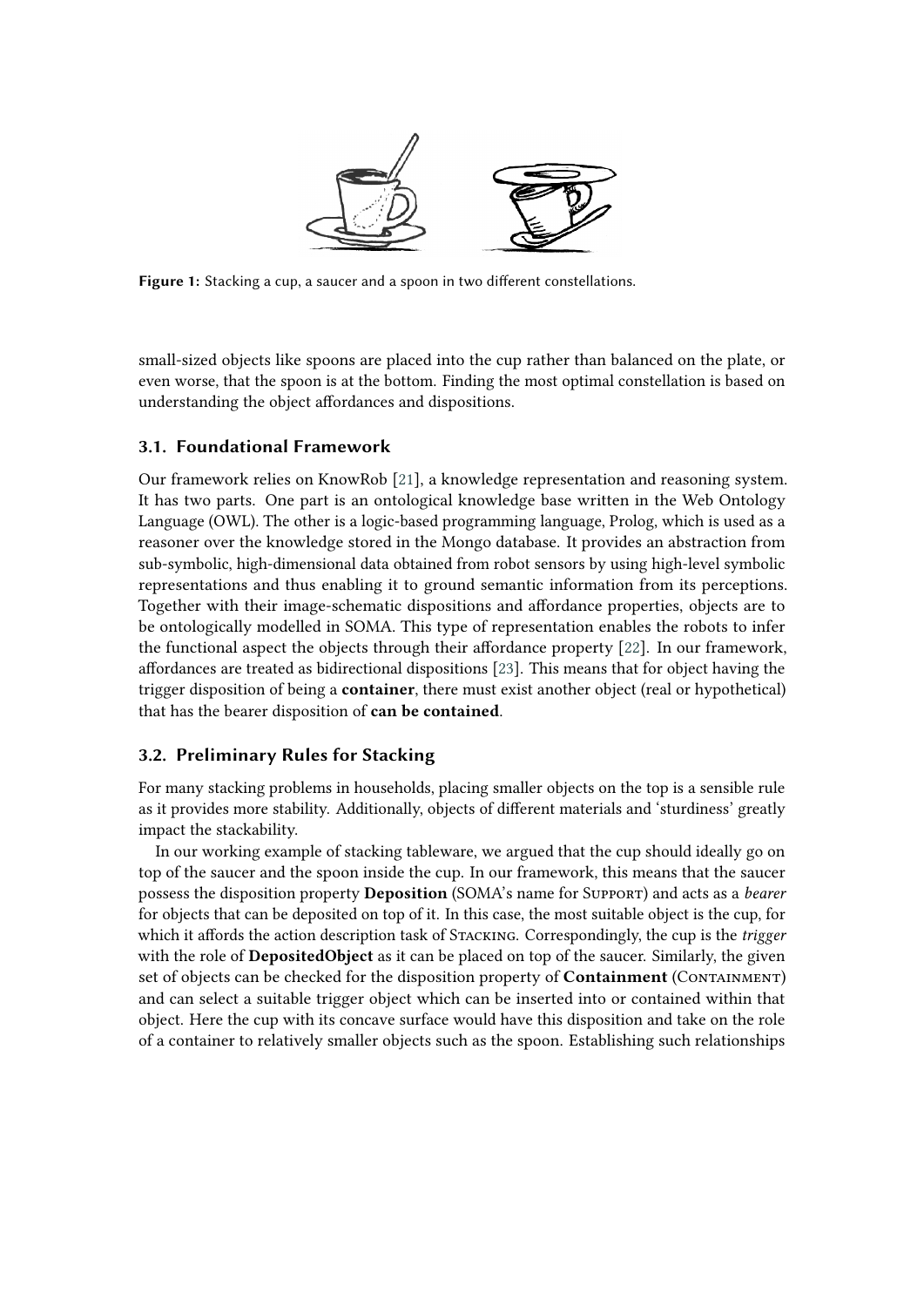among the objects reduces the search space for possible stack configurations and eliminates the possibility of unstable combinations such as placing the cup on top of the spoon and the saucer on top of the cup.

Based on such object properties and logical rules an algorithm for stacking order is to be implemented as part of the rule engine in KnowRob. Below are a few preliminary considerations that we estimate important for intelligent stacking.

- Objects with the **Deposition** disposition go below objects with the **Depositability** disposition.
- Objects with the **Deposition** disposition go below objects with the **Containment** disposition.
- Finally, objects with the **Containment** disposition go below objects with the **Containability** disposition.

The above considerations are not intended as complete, neither in terms of how they relate to object properties nor the relationships between them. For instance, there exist many categories in which this reasoning does not apply, regardless of their object dispositions. One example is objects classified as food, which, as a rule, should always go on top of tableware and never the other way around.

## **4. Discussion and future work**

Stacking is a deceptively simple task for humans, with several underlying complexities when transferred to artificial and robotic agents. For robots to be able to function in household environments, intelligent reasoning skills of how object properties and affordances relate to their stackability need to be formally investigated. While still at an early stage, our system aims to help with this by enabling the robot to infer the order of objects to be stacked and the motion constraints that have to be maintained.

Future work includes integrating the formal representations of stackable objects and their dispositions such as **Containment** and **Deposition**. We also intend to develop the algorithmic rules for determining the order on how to stack particular objects based on their dispositions. One important aspect to consider is that only a limited number of rules can be defined in KnowRob as they need to be handcrafted. In an ideal case, the system should instead be able to learn these rules by itself. tThere exist many methods for this that can be considered, but we envision a combination of observation data (human demonstration data) to model the relation between the physical attributes of the object and the stacking stability and allow the system to extract rules from a curiosity-driven exploration in simulation [\[24\]](#page-6-12) and [\[25\]](#page-6-13).

Another step following this work is to establish a method to infer the motion constraints for the task to be executed by the robot as it has to handle objects with varying physical properties. These constraints are intended to be passed onto Giskard [\[26\]](#page-6-14), a constraint-based robot controller. This will enable Giskard to take the predicate goal as input and convert them to robot control commands. This means that defining image-schematic goals such as CONTACT *(table, cup)* as part of the task description is sufficient for the robot to infer that the cup should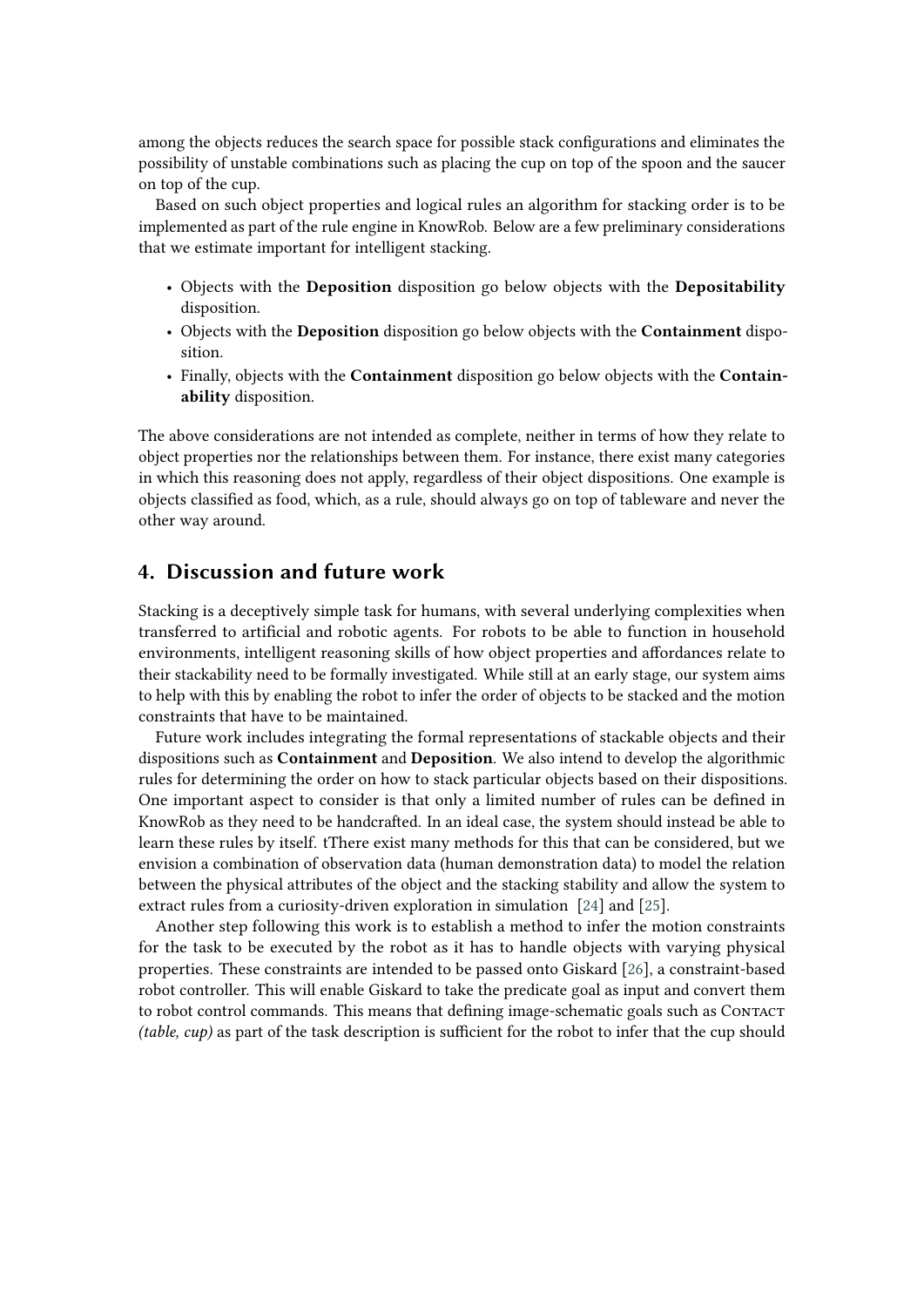be placed *OnTopOf* the table and correctly execute the sequence of actions necessary to reach the goal.

# **Acknowledgements**

The research reported in this paper has been partially supported by the German Research Foundation DFG, as part of Collaborative Research Center (Sonderforschungsbereich) 1320 "EASE - Everyday Activity Science and Engineering", University of Bremen [\(http://www.ease-crc.](http://www.ease-crc.org/) [org/\)](http://www.ease-crc.org/).

# **References**

- [1] B. Bennett, A. Cohn, Automated common-sense spatial reasoning: still a huge challenge, in: S. Muggleton, N. Chater (Eds.), Human-Like Machine Intelligence, Oxford University Press, 2021.
- <span id="page-5-0"></span>[2] D. Batra, A. X. Chang, S. Chernova, A. J. Davison, J. Deng, V. Koltun, S. Levine, J. Malik, I. Mordatch, R. Mottaghi, et al., Rearrangement: A challenge for embodied ai, arXiv preprint arXiv:2011.01975 (2020).
- <span id="page-5-1"></span>[3] L. Smith, M. Gasser, The development of embodied cognition: Six lessons from babies, Artif. Life 11 (2005) 13–30. URL: [https://doi.org/10.1162/1064546053278973.](https://doi.org/10.1162/1064546053278973) doi[:Path10.1162/1064546053278973.](http://dx.doi.org/10.1162/1064546053278973)
- <span id="page-5-2"></span>[4] M. Johnson, The Body in the Mind: The Bodily Basis of Meaning, Imagination, and Reason, The University of Chicago Press, Chicago and London, 1987.
- <span id="page-5-3"></span>[5] M. M. Hedblom, Image Schemas and Concept Invention: Cognitive, Logical, and Linguistic Investigations, Cognitive Technologies, Springer Computer Science, 2020.
- <span id="page-5-4"></span>[6] J. J. Gibson, The theory of affordances, in: R. Shaw, J. Bransford (Eds.), Perceiving, Acting, and Knowing: Toward an Ecological Psychology, NJ: Lawrence Erlbaum, Hillsdale, 1977, pp. 67–82.
- <span id="page-5-5"></span>[7] M. M. Hedblom, M. Pomarlan, R. Porzel, R. Malaka, M. Beetz, Dynamic action selection using image schema-based reasoning for robots, in: Proceedings of the 7th Joint Ontology Workshops, 2021.
- <span id="page-5-6"></span>[8] K. Dhanabalachandran, V. Hassouna, M. M. Hedblom, M. Küempel, N. Leusmann, M. Beetz, Cutting events: Towards autonomous plan adaption by robotic agents through imageschematic event segmentation, in: Proceedings of the 11th on Knowledge Capture Conference, K-CAP '21, Association for Computing Machinery, New York, NY, USA, 2021, p. 25–32. URL: [https://doi.org/10.1145/3460210.3493585.](https://doi.org/10.1145/3460210.3493585) doi[:Path10.1145/3460210.3493585.](http://dx.doi.org/10.1145/3460210.3493585)
- <span id="page-5-7"></span>[9] M. M. Hedblom, O. Kutz, R. Peñaloza, G. Guizzardi, Image schema combinations and complex events, KI-Künstliche Intelligenz 33 (2019) 279–291.
- <span id="page-5-8"></span>[10] N. T. Dantam, Z. K. Kingston, S. Chaudhuri, L. E. Kavraki, Incremental task and motion planning: A constraint-based approach, in: Robotics: Science and systems, volume 12, Ann Arbor, MI, USA, 2016.
- <span id="page-5-9"></span>[11] O. Groth, F. B. Fuchs, I. Posner, A. Vedaldi, Shapestacks: Learning vision-based physical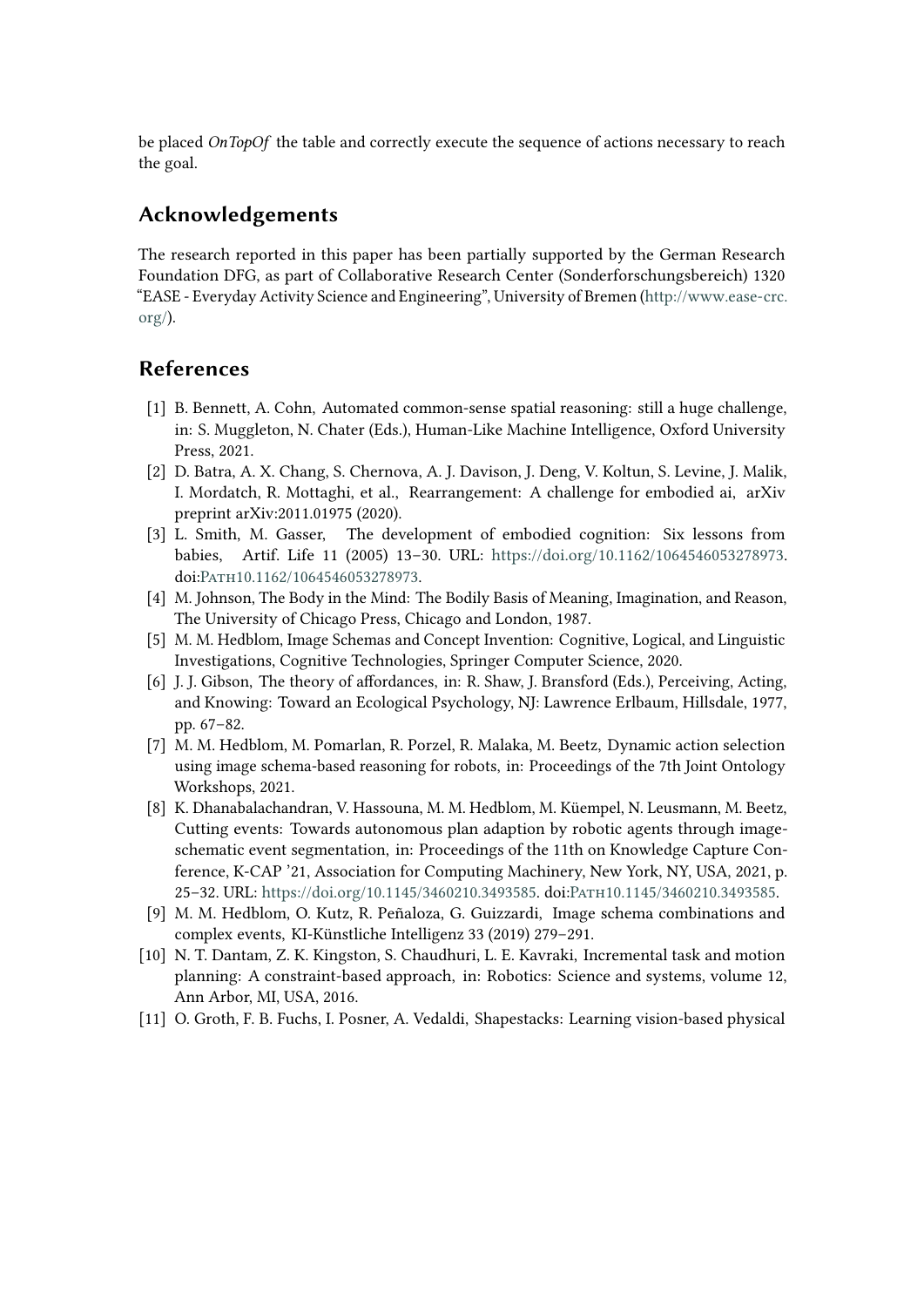intuition for generalised object stacking, in: Proceedings of the European Conference on Computer Vision (ECCV), 2018, pp. 702–717.

- <span id="page-6-0"></span>[12] F. Furrer, M. Wermelinger, H. Yoshida, F. Gramazio, M. Kohler, R. Siegwart, M. Hutter, Autonomous robotic stone stacking with online next best object target pose planning, in: 2017 IEEE international conference on robotics and automation (ICRA), IEEE, 2017, pp. 2350–2356.
- <span id="page-6-1"></span>[13] N. Abdo, C. Stachniss, L. Spinello, W. Burgard, Robot, organize my shelves! tidying up objects by predicting user preferences, in: 2015 IEEE international conference on robotics and automation (ICRA), IEEE, 2015, pp. 1557–1564.
- <span id="page-6-2"></span>[14] A. X. Lee, C. Devin, Y. Zhou, T. Lampe, K. Bousmalis, J. T. Springenberg, A. Byravan, A. Abdolmaleki, N. Gileadi, D. Khosid, C. Fantacci, J. E. Chen, A. Raju, R. Jeong, M. Neunert, A. Laurens, S. Saliceti, F. Casarini, M. Riedmiller, R. Hadsell, F. Nori, Beyond pick-and-place: Tackling robotic stacking of diverse shapes, 2021. [arXiv:2110.06192](http://arxiv.org/abs/2110.06192).
- <span id="page-6-3"></span>[15] M. P. Deisenroth, P. Englert, J. Peters, D. Fox, Multi-task policy search for robotics, in: 2014 IEEE International Conference on Robotics and Automation (ICRA), IEEE, 2014, pp. 3876–3881.
- <span id="page-6-4"></span>[16] M. Eppe, P. D. Nguyen, S. Wermter, From semantics to execution: Integrating action planning with reinforcement learning for robotic causal problem-solving, Frontiers in Robotics and AI 6 (2019).
- <span id="page-6-5"></span>[17] X. Yang, Z. Ji, J. Wu, Y.-K. Lai, C. Wei, G. Liu, R. Setchi, Hierarchical reinforcement learning with universal policies for multistep robotic manipulation, IEEE Transactions on Neural Networks and Learning Systems (2021) 1-15. doi:PATH10.1109/TNNLS.2021.3059912.
- <span id="page-6-6"></span>[18] P. W. Battaglia, R. Pascanu, M. Lai, D. Rezende, K. Kavukcuoglu, Interaction networks for learning about objects, relations and physics, 2016. arXiv: 1612.00222.
- <span id="page-6-7"></span>[19] D. Raposo, A. Santoro, D. Barrett, R. Pascanu, T. Lillicrap, P. Battaglia, Discovering objects and their relations from entangled scene representations, arXiv preprint arXiv:1702.05068 (2017).
- <span id="page-6-8"></span>[20] E. Hambro, E. Grefenstette, H. Küttler, T. Rocktäscel, The nethack challenge: Dungeons, dragons, and tourists, [https://nethackchallenge.com/report.html,](https://nethackchallenge.com/report.html) 2021. Accessed on 14.12.2021.
- <span id="page-6-9"></span>[21] M. Beetz, D. Beßler, A. Haidu, M. Pomarlan, A. K. Bozcuoglu, G. Bartels, KnowRob 2.0 – A 2nd Generation Knowledge Processing Framework for Cognition-Enabled Robotic Agents, in: 2018 IEEE Int. Conf. on Robotics and Automation, ICRA 2018, Brisbane, Australia, May 21-25, 2018, 2018, pp. 512–519. doi[:Path10.1109/ICRA.2018.8460964.](http://dx.doi.org/10.1109/ICRA.2018.8460964)
- <span id="page-6-10"></span>[22] D. Beßler, R. Porzel, M. Pomarlan, M. Beetz, R. Malaka, J. Bateman, A formal model of affordances for flexible robotic task execution, in: ECAI 2020, IOS Press, 2020, pp. 2425–2432.
- <span id="page-6-11"></span>[23] M. Turvey, Ecological foundations of cognition: Invariants of perception and action. (1992).
- <span id="page-6-12"></span>[24] M. Gasse, D. Grasset, G. Gaudron, P.-Y. Oudeyer, Causal reinforcement learning using observational and interventional data, 2021. [arXiv:2106.14421](http://arxiv.org/abs/2106.14421).
- <span id="page-6-13"></span>[25] M. M. Hedblom, M. Pomarlan, R. Porzel, Panta Rhei: curiosity-driven exploration to learn the image-schematic affordances of pouring liquids, in: Proceedings of the 29th Irish Conference on Artificial Intelligence and Cognitive Science, Dublin, Ireland, 2021.
- <span id="page-6-14"></span>[26] Z. Fang, G. Bartels, M. Beetz, Learning models for constraint-based motion parameteriza-